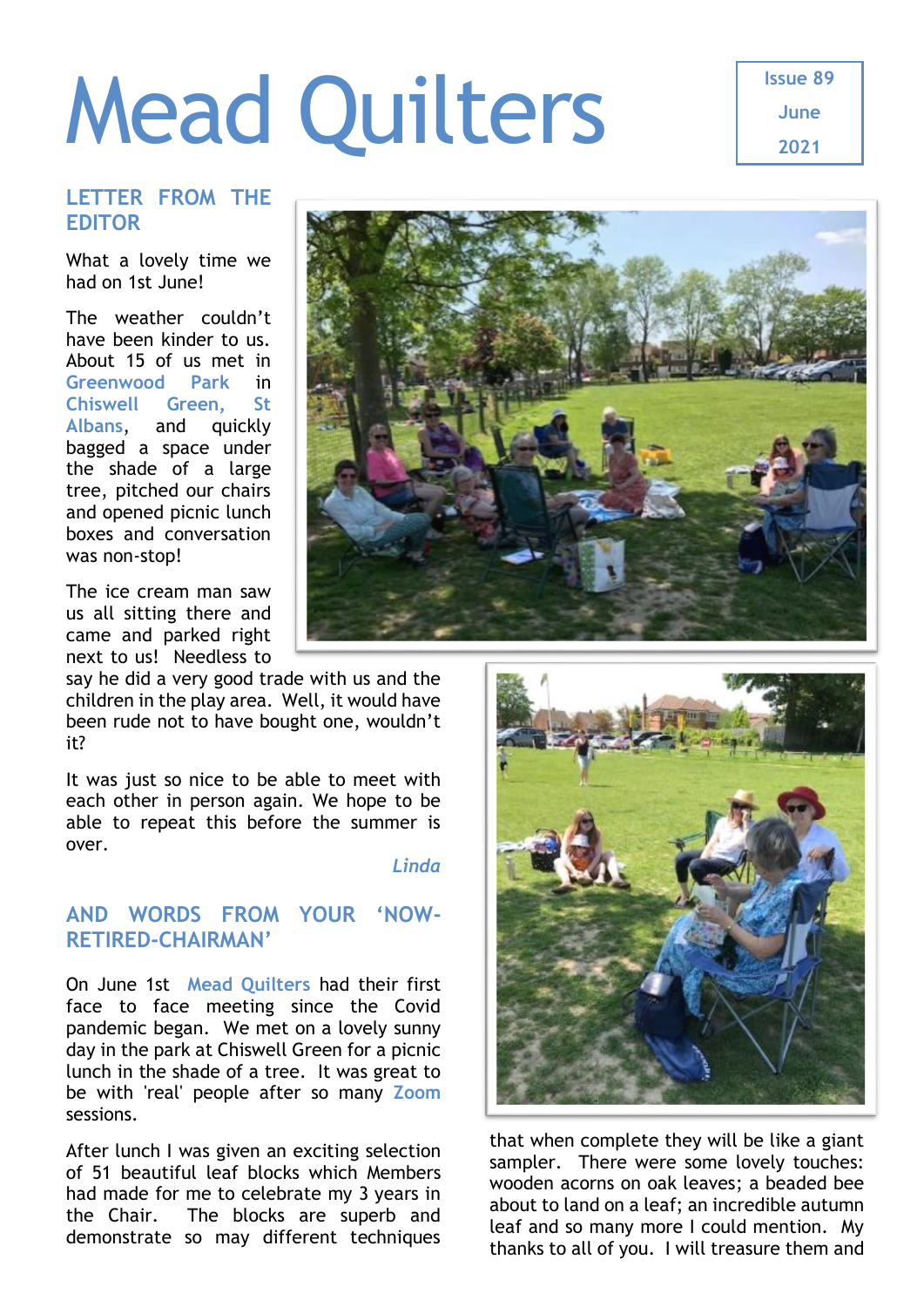my challenge will be to present them in the best possible way. My initial thought had been a tablecloth, but the embellishments should not be laundered. I imagine a wall hanging will be the answer.

With all the skills Members have demonstrated, I think the next **AGM Challenge** to make a small quilt to celebrate the **Queens Diamond Jubilee** will be a triumph!

My grateful thanks to everyone for my gift and I look forward to the time when **Mead Quilters** can meet again in safety and comfort in the **Mead Hall**.

*Valerie*

## **R U ZOOMing?**

**Members' Zoom meetings** are on the *first Tuesday* of each month *in the morning* and the *third Tuesday* of the month *in the evening* in line with our normal meeting arrangements.

The next dates will be:

**Tuesday 15 June at 7.30pm, with** *Mary Fons . . . w***e were so lucky to be able to book her!**

**Tuesday 6 July at 10.00 am Join us then on Zoom for a chat and 'Show and Tell'.**

Your contact is *Caroline Ellis,* **[caroline@meadquilters.org](mailto:carolineellis99@aol.com)**

The code for Zooming is: and the password is:

## **MODERN BLOCK OF THE MONTH . . .**

Modern Quilts are growing in popularity, the **Quilters' Guild** have a series of **Tutor Boxes**  designed to help introduce some of the blocks and techniques to quilters.

In our **Block of the Month** programme, information for a technique will be included with the **Newsletter** every other month (they will also be on the **Mead Quilters' Facebook** page; I will also show some information during the evening meetings.

I would suggest making a sample block to see if you enjoy the techniques; you can then make an entire quilt using just one block or you may decide to make a sampler quilt similar to *Helen Howes'* **'Modern Jazz'** quilt below.



We started off in **April** with a simple block called **'Garden in the Rain'** inspired by Japanese wood block prints which depict rain as a series of diagonal lines.

Pictures of the block can be found at

#### **<http://mqgb.org.uk/tutorboxes/tbox8.html>**

and for the benefit of new Members, we repeat some simplified instructions below; see also the **[April Newsletter](http://www.meadquilters.org/news.html)**! Use ¼ inch seams throughout.

Take a square or rectangular piece of background fabric (it can be any size you want).

Place your ruler on the fabric at an angle and cut the fabric in two.



Make sure the cut is more than  $\frac{1}{2}$  inch from the corner else you will find it tricky when you come to sew your blocks together.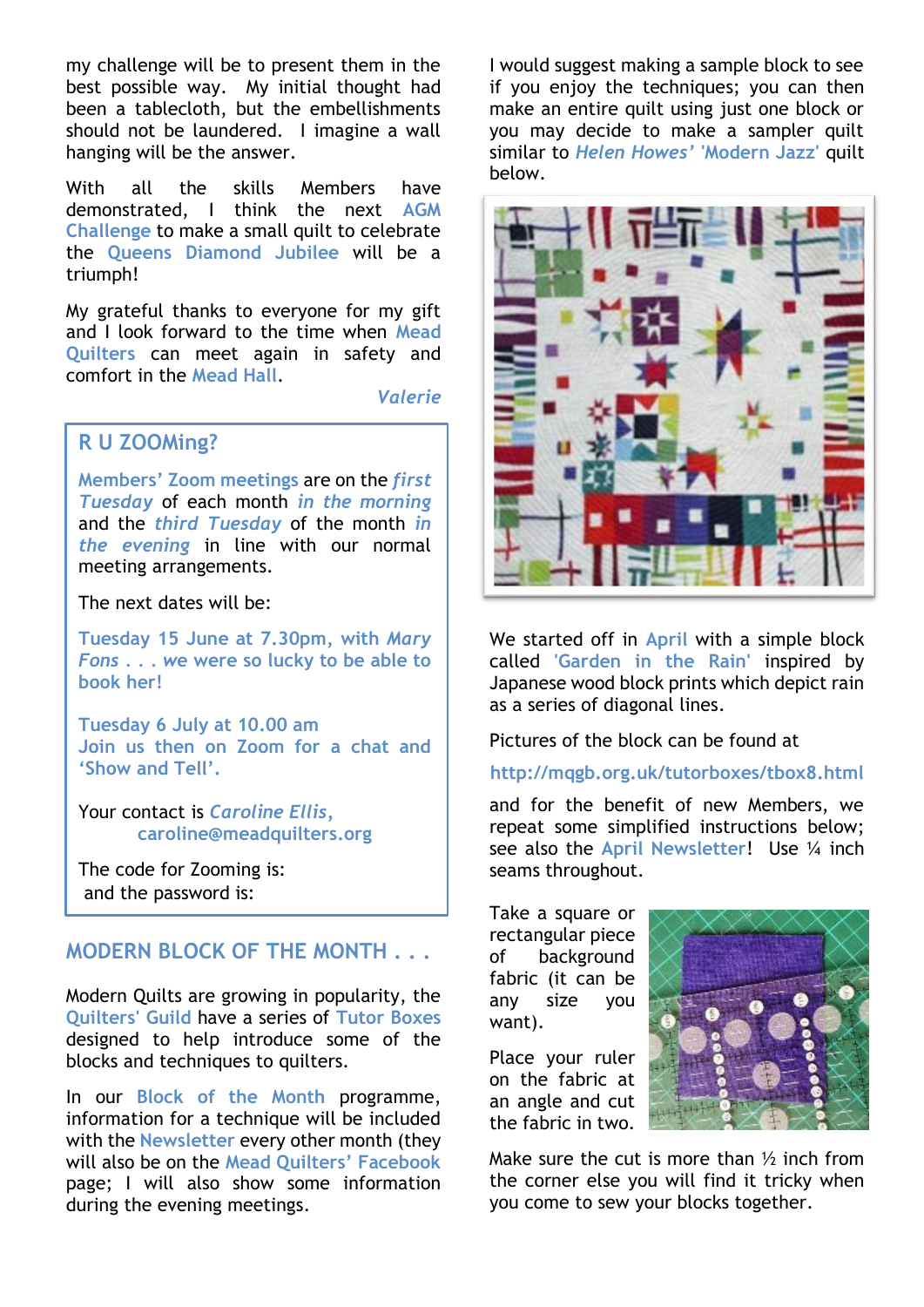Now take a strip of fabric roughly 1inch wide and sew first to angled cut of one background piece and then sew to another piece.

Press then trim your block to the size you want!

Easy, right! Now why not try one of the following changes to make your block more interesting:



 Layer 2 or 3 background pieces before cutting. You can swap the background pieces for a different look. (As we've shown in these pictures)



You don't have to insert a strip in all the cuts which can be useful if your block is too big!

 Make the strip you insert by sewing together two or more strips. This is really good for using up small scraps.

 Why not make more than

one cut in the background fabric? (as we've shown in the pictures above)

Stripey fabric can make a very effective insert strip. You could make an entire quilt using just this block or mix it in with other 'improv' [ised] blocks, as shown below.

If you have any problems do contact me!

#### Bear in mind:

. the steeper the angle you cut at, the more you will need to trim your block to shape.

. In order to keep your block roughly the same size as your initial square, your inset strips need to be 1 inch wide. If you want to alter the width of the inset strip then be aware that it will alter the size of your finished block.

. Bias edges can be a pain! I'm going to try starching my block next time.

Another block that uses the same technique is the **'Straight Cross'** block. It starts in the same way as the **'Garden in the Rain'** blocks but you then turn the block through 90 degrees before repeating the cutting and inserting.

Pictures can be found at

#### **[http://mqgb.org.uk/tutorboxes/tbox10.ht](http://mqgb.org.uk/tutorboxes/tbox10.html) [ml](http://mqgb.org.uk/tutorboxes/tbox10.html)**

from where you can download instructions; alternatively see the **[April Newsletter](http://www.meadquilters.org/news.html)**!



Above is a **Straight Crosses** quilt.

## **SO NOW FOR JUNE'S BOM . . .**

#### **. . . the Pick Up Sticks Block**

This is another block that uses the same techniques; however, in this case you make your block with several narrow inset strips, give it a quarter turn and cut it again.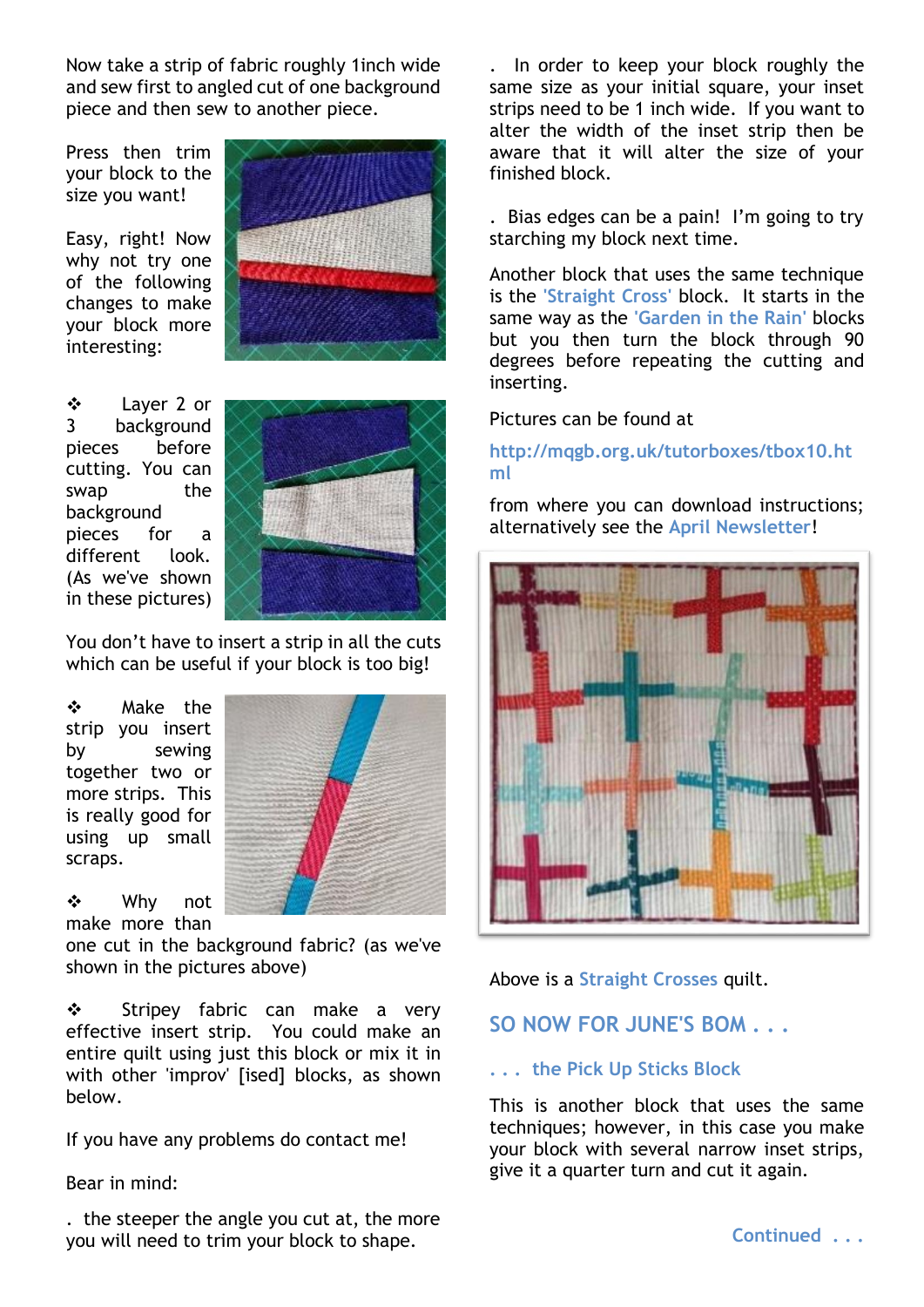#### Instructions for the block can be found at

**[https://paulsblockparty.blogspot.com/201](https://paulsblockparty.blogspot.com/2011/04/pickup-sticks-quilt-tutorial.html) [1/04/pickup-sticks-quilt-tutorial.html](https://paulsblockparty.blogspot.com/2011/04/pickup-sticks-quilt-tutorial.html)**



The designer of this quilt was *Weeks Ringle,* and it was published and copyrighted in 2002 in *'Color Harmony for Quilts'* by *Weeks Ringle* and (her husband) *Bill Kerr* of the **Modern Quilt Studio** (USA).

The quilt was shown at the ICFF international design show in New York and featured that same year in various publications.

If you like **Pickup Sticks**, have a look at their hundreds of other patterns in their books and magazines at **[www.ModernQuiltStudio.com](http://www.modernquiltstudio.com/)**

If you like the look of super skinny insert strips then have a look at

#### **[http://andthenwesetitonfire.blogspot.com](http://andthenwesetitonfire.blogspot.com/2012/06/piecing-very-fine-lines.html) [/2012/06/piecing-very-fine-lines.html](http://andthenwesetitonfire.blogspot.com/2012/06/piecing-very-fine-lines.html)**

for a tutorial.

I used this technique when making the  $\frac{1}{4}$  inch roads in my map quilt shown above.



I look forward to seeing what you make! *Sarah Dixon*

# **STEWARDING AT THE FESTIVAL OF QUILTS 2021**

This year the **FOQ** runs from **Thursday 29 July until Sunday 1 August.**

The opening hours are a little longer, opening at **9.30am until 6.00pm (Sunday 5.00pm)**

The Organisers are taking steps to ensure the event is as safe as possible given the ongoing situation with the pandemic and the show will be spread across four halls instead of three to ensure wide aisles and plenty of space to move around. All the competition quilts will be in Hall 6, the largest of the halls.

If you are interested in spending some quality time with the quilts, both admiring and protecting them, Stewarding might just be for you. In return for agreeing to do two shifts of 2¼ hours each on the days of your choice, you will get:

- free entry to the show
- a free catalogue and show guide